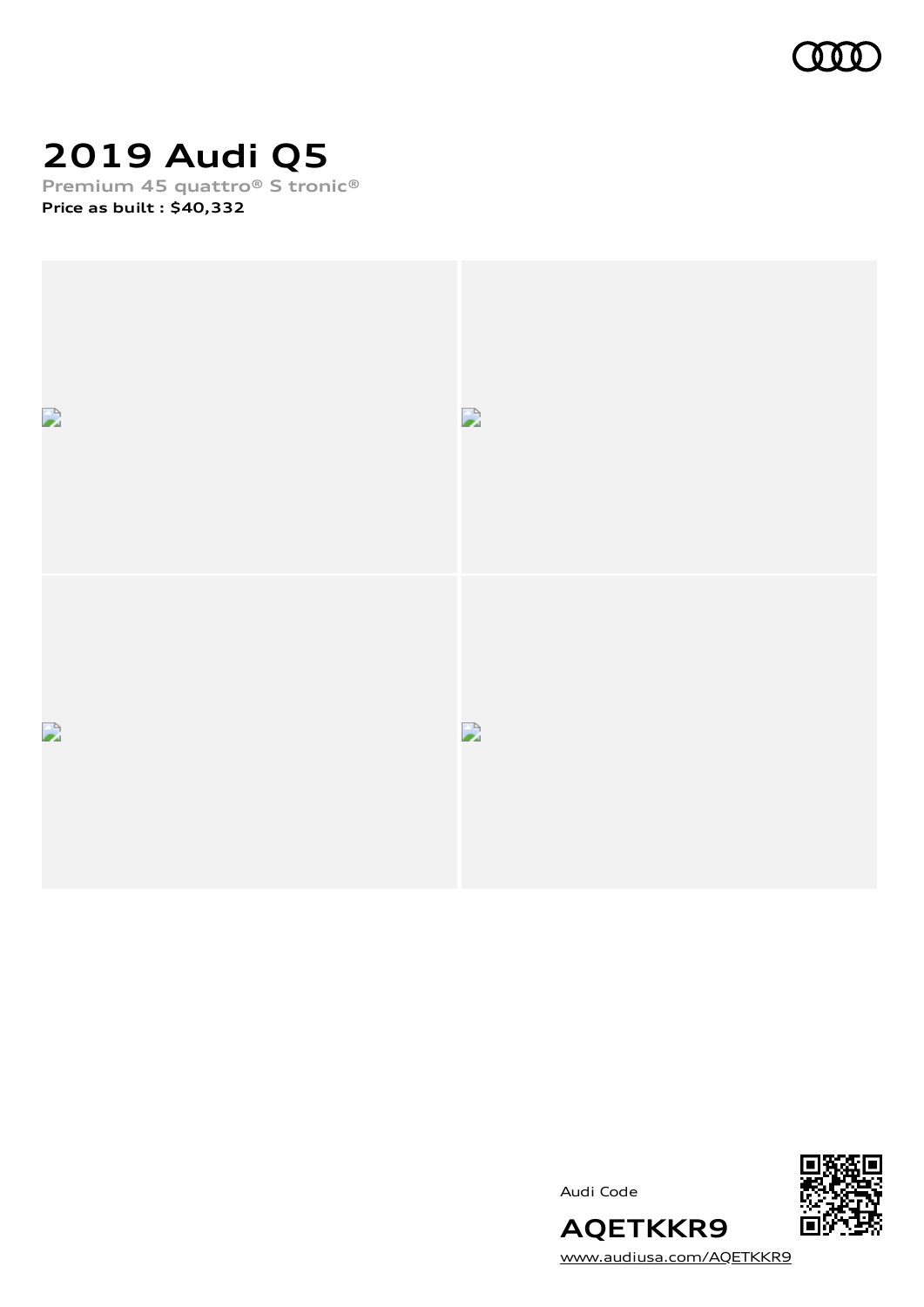# **Summary**

**Audi 2019 Audi Q5** Premium 45 quattro® S tronic®

**Price as buil[t](#page-10-0)** \$40,332

#### **Exterior colour**

Brilliant Black

### $\overline{\phantom{a}}$

#### **Further Information**

|                 | N٥           |
|-----------------|--------------|
| Mileage         | 19,688 miles |
| Type of vehicle | Used car     |

**Warranty**

#### **Interior colour**

| Seats     | Rock Gray              |
|-----------|------------------------|
| Dashboard | Granite Gray/Rock Gray |
| Carpet    | Granite Gray           |
| Headliner | Titanium Gray          |

#### **Audi Code** AQETKKR9

**Your configuration on www.audiusa.com** [www.audiusa.com/AQETKKR9](https://www.audiusa.com/AQETKKR9)

**Commission number** 9407591f0a0e09a92577

### **Technical Specifications**

| Engine type                  | 2.0-liter four-cylinder                       |
|------------------------------|-----------------------------------------------|
| stroke                       | Displacement/Bore and 1,984/82.5 x 92.8 cc/mm |
| Torque                       | 273 @ 1,600 - 4,500 lb-ft@rpm                 |
| Top track speed              | 130 mph mph $1$                               |
| Acceleration (0 - 60<br>mph) | 5.9 seconds seconds                           |
| Recommended fuel             | Premium                                       |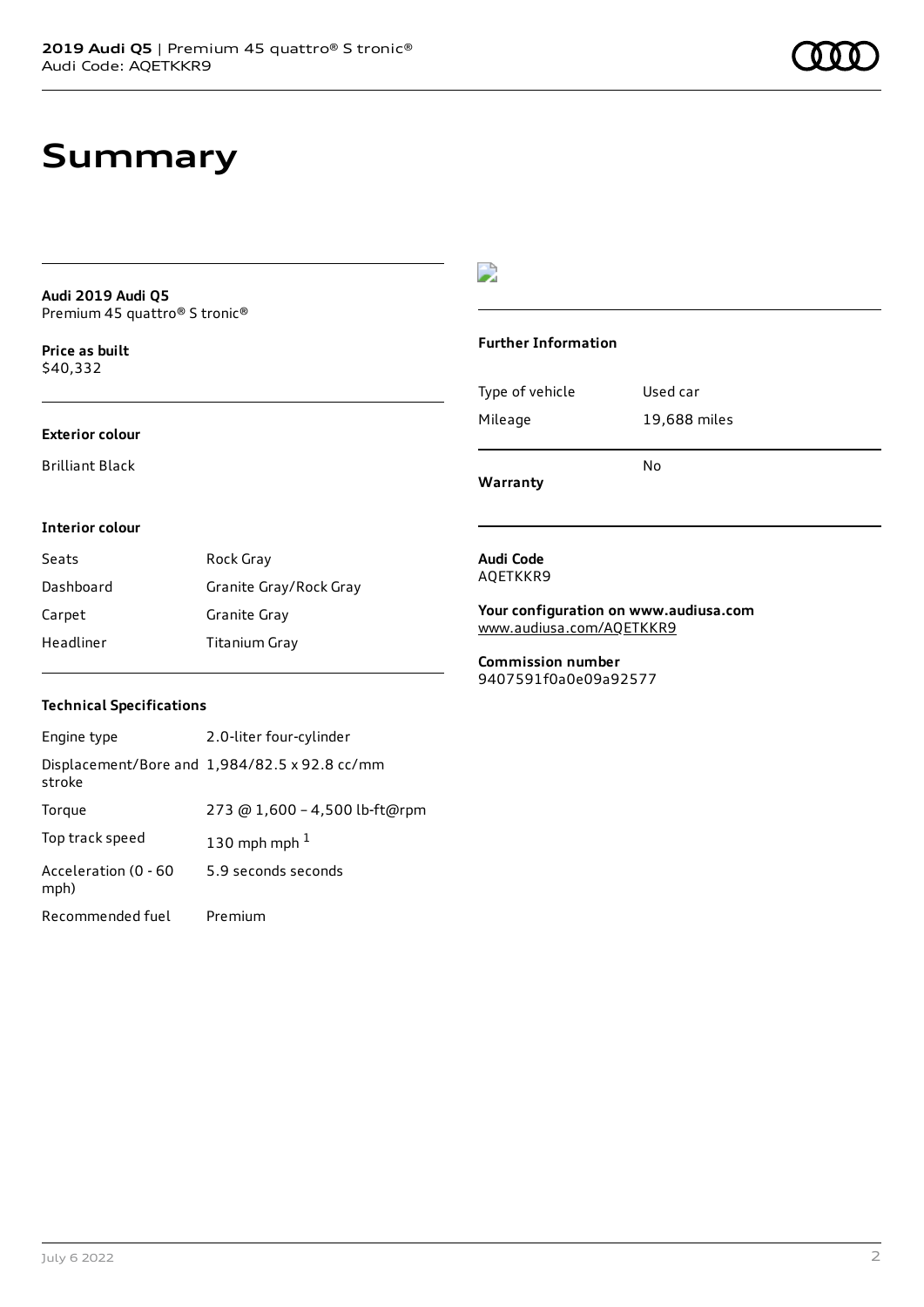# **Equipment**

Brilliant Black

Audi advanced key-keyless start, stop and entry

Power-adjustable, auto-dimming, power-folding, heated exterior side mirrors with memory

Convenience package

Panoramic sunroof

Audi pre sense® rear

Audi side assist

SiriusXM® Satellite Radio

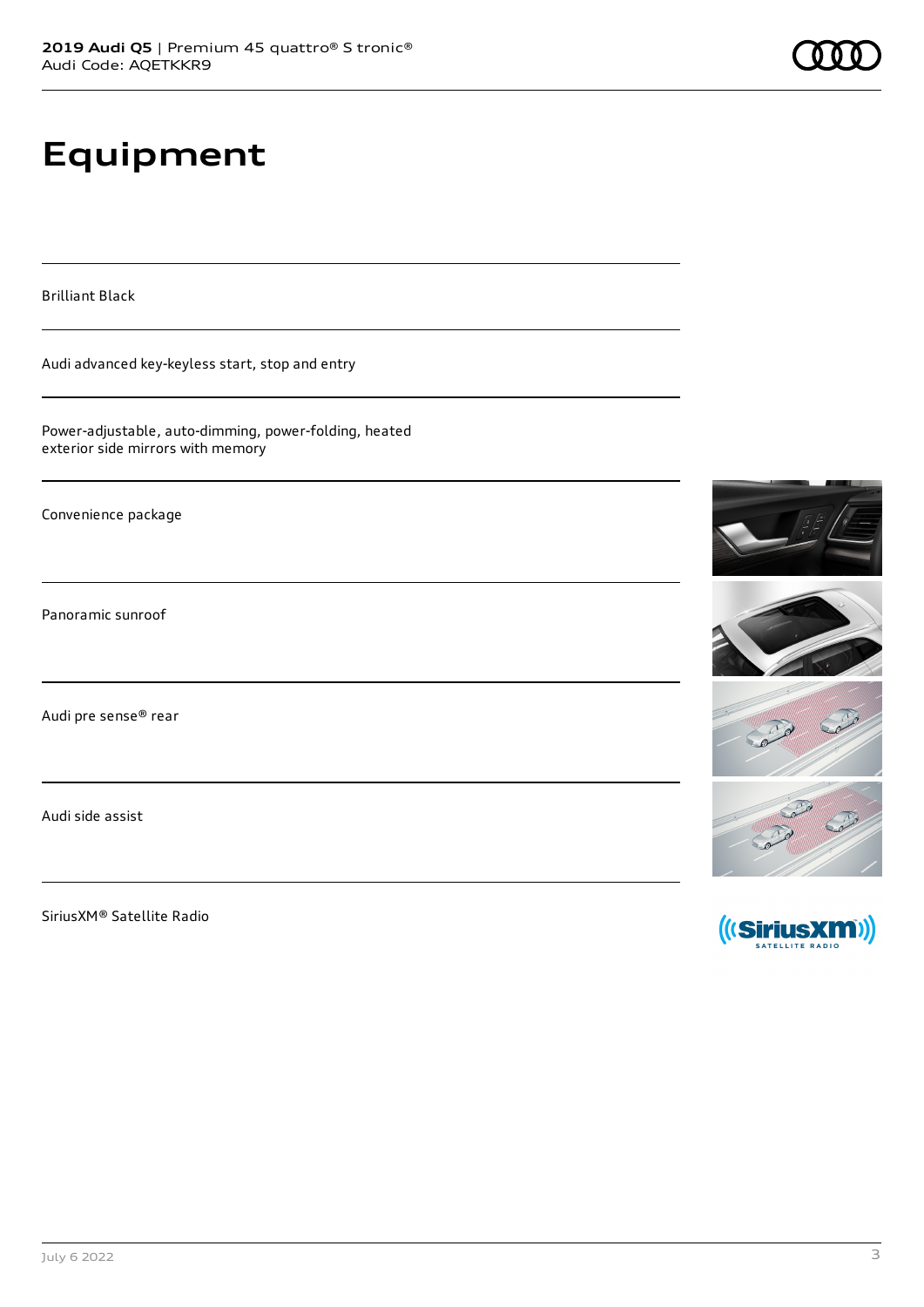| 4UB | Driver and front passenger airbags                               |
|-----|------------------------------------------------------------------|
| UH1 | Electromechanical parking brake                                  |
| 8T2 | Cruise control with coast, resume and<br>accelerate features     |
| VC2 | Garage door opener (HomeLink®)                                   |
| 4H5 | Flectronic child locks                                           |
| QZ7 | Electromechanical power steering                                 |
| 7K6 | Tire-pressure monitoring system                                  |
| 4X3 | Front thorax side airbags and Sideguard®<br>head curtain airbags |
| 3B7 | Lower Anchors and Tethers for Children<br>(LATCH) in rear seats  |
|     |                                                                  |

#### **Exterior**

| 1S1   | Car jack                                                 |
|-------|----------------------------------------------------------|
| 1 B A | Dynamic suspension system                                |
| 3S1   | Aluminum roof rails                                      |
| 511   | Adaptive rear spoiler                                    |
| 8IH   | Xenon plus headlights with LED daytime<br>running lights |
| HX2   | 18" 235/60 all-season tires                              |
| 8SP   | LED taillights with dynamic turn signals                 |
| VW1   | Rear privacy glass                                       |
| 4ZB   | Aluminum trim around exterior windows                    |
| 40R   | 18" 5-double-spoke-dynamic design wheels                 |

### **Interior**

QE1 Storage package

| <b>Interior</b> |                                                                                     |
|-----------------|-------------------------------------------------------------------------------------|
| 4M3             | Four beverage holders                                                               |
| 7M0             | Plastic door sill inlays                                                            |
| 6N1             | Cloth headliner                                                                     |
| <b>9AO</b>      | Three-zone automatic climate control                                                |
| 417             | Auto-dimming interior rear view mirror with<br>digital compass                      |
| QQ1             | LED interior lighting package                                                       |
| 1 XW            | Three-spoke multifunction steering wheel                                            |
| 7F9             | Leather-wrapped gear selector                                                       |
| 4E7             | Power tailgate                                                                      |
| 5XF             | Driver and front-passenger extendable sun<br>visors with illuminated vanity mirrors |
| <b>3NS</b>      | Sliding, split folding 40/20/40 rear<br>seatbacks with adjustable recline           |
| 7HA             | Without extended leather package                                                    |
| N1F             | Leather seating surfaces                                                            |
| 4A3             | Heated front seats                                                                  |
| 5MG             | Dark Brown Walnut Wood inlays                                                       |

### **Infotainment and Driver Assistance**

| 6K9             | Audi pre sense® basic and Audi pre sense®<br>city                                                                                             |
|-----------------|-----------------------------------------------------------------------------------------------------------------------------------------------|
| 2H1             | Audi drive select                                                                                                                             |
| IW <sub>3</sub> | Audi connect CARE assistance and security<br>services                                                                                         |
| UD <sub>2</sub> | Audi smartphone interface including Apple<br>CarPlay <sup>™</sup> and Google <sup>™</sup> Android Auto <sup>™</sup> for<br>compatible devices |
| KA2             | Rear view camera                                                                                                                              |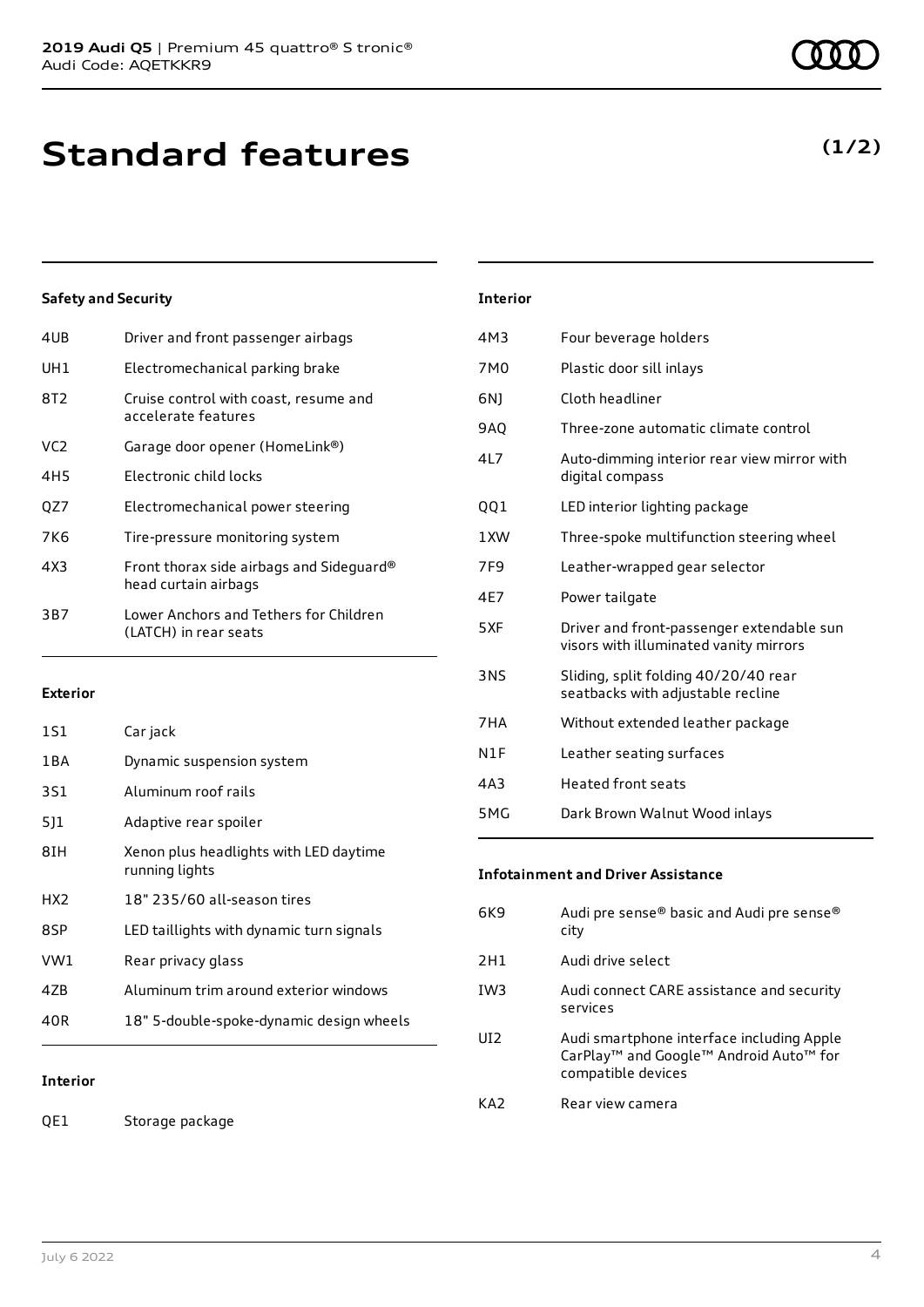# **Standard features**

### **Infotainment and Driver Assistance**

| 9VD | Audi sound system                                                                |
|-----|----------------------------------------------------------------------------------|
| 9S7 | Color driver information system                                                  |
| 7UH | Connectivity package                                                             |
| I8S | MMI® radio                                                                       |
| 9ZX | BLUETOOTH <sup>®</sup> wireless technology<br>preparation for compatible devices |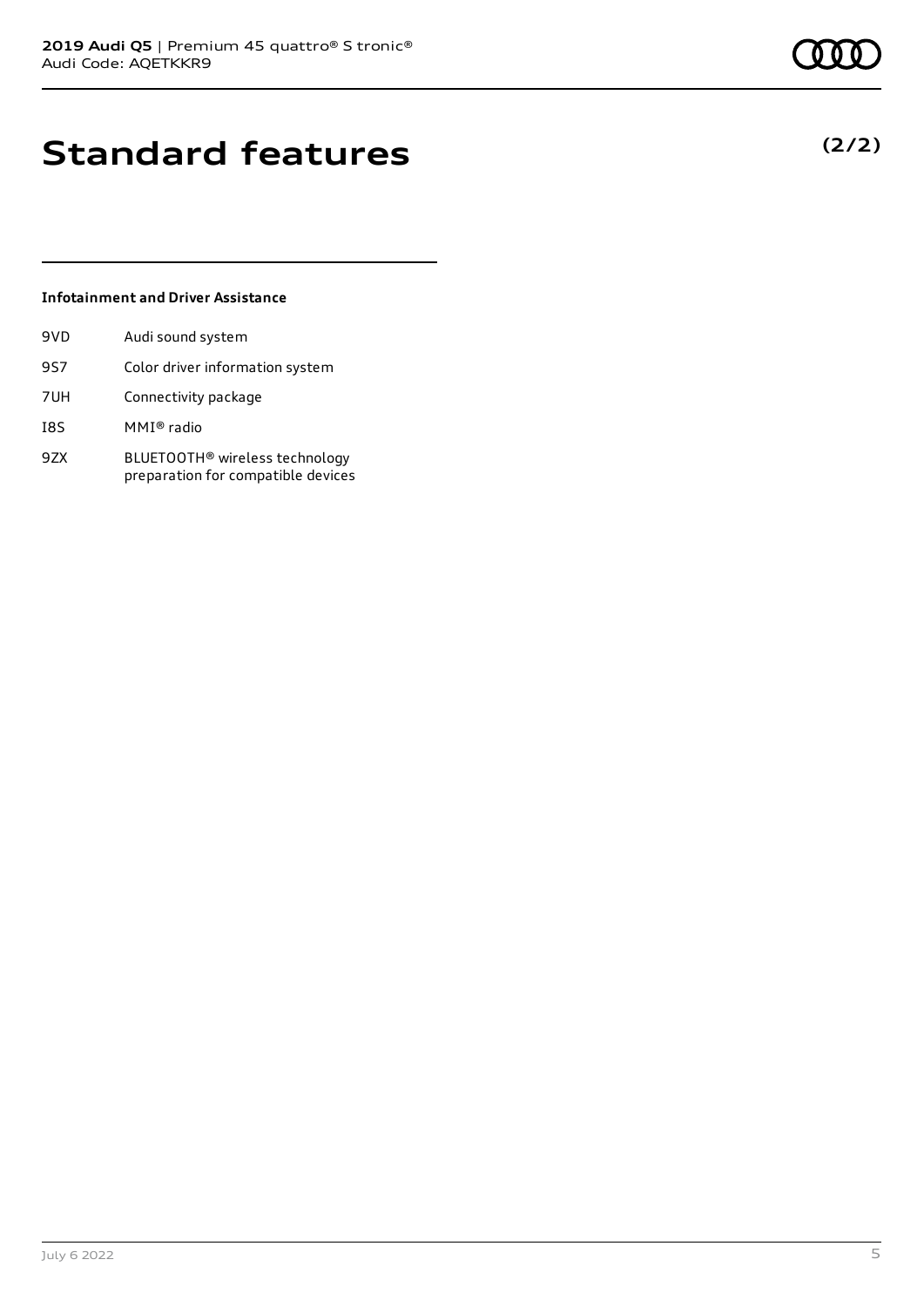# **Dealer remarks**

Clean Carfax 1 Owner! Brilliant Black 2019 Audi Q5 2.0T Premium QUATTRO! Convenience Package! Panoramic Sunroof! Trailer Hitch! 7-Speed Automatic S tronic 2.0L TFSIOdometer is 7384 miles below market average! 22/27 City/Highway MPG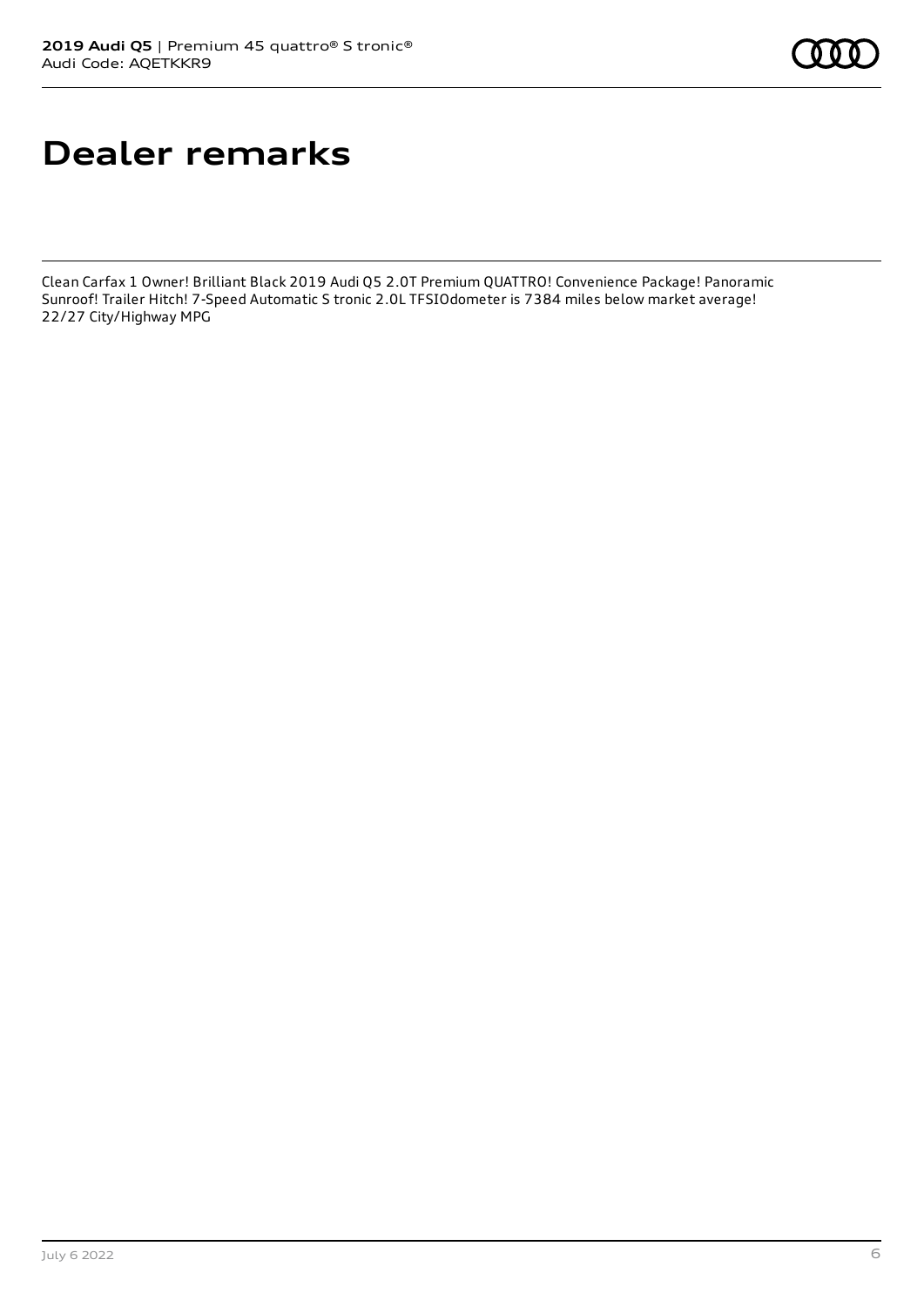# **Technical Specifications**

**(1/2)**

### **Engineering | Performance**

| Engine type                                 | 2.0-liter four-cylinder                       |
|---------------------------------------------|-----------------------------------------------|
| Power Level                                 | 45                                            |
| Max. output ps/hp                           | 248 @ 5,000 - 6,000 @ rpm                     |
| Towing capacity                             | 4,400-lb maximum towing capacity<br>lb        |
| Torque                                      | 273 @ 1,600 - 4,500 lb-ft@rpm                 |
| Valvetrain                                  | 16-valve DOHC with Audi valvelift<br>system   |
| Acceleration (0 - 60<br>mph)                | 5.9 seconds seconds                           |
| Engine block                                | Cast-iron                                     |
| Induction/fuel injection Turbocharged/TFSI® |                                               |
| Cylinder head                               | Aluminum-alloy                                |
| stroke                                      | Displacement/Bore and 1,984/82.5 x 92.8 cc/mm |
| Top track speed <sup>1</sup>                | 130 mph mph                                   |

#### **Electrical system**

| Alternator | 110-150 A   |
|------------|-------------|
| Battery    | 420 A/75 Ah |

#### **Driveline**

| 0.508:1                                                                                                                                                   |
|-----------------------------------------------------------------------------------------------------------------------------------------------------------|
| 5.302:1                                                                                                                                                   |
| 0.386:1                                                                                                                                                   |
| 1.057:1                                                                                                                                                   |
| Seven-speed S tronic <sup>®</sup> dual-clutch<br>automatic transmission and<br>quattro <sup>®</sup> all-wheel drive with ultra <sup>®</sup><br>technology |
| 2.190:1                                                                                                                                                   |
| 1.517:1                                                                                                                                                   |
| 2.750:1                                                                                                                                                   |
| 3.188:1                                                                                                                                                   |
|                                                                                                                                                           |

### **Steering**

| Electromechanical power steering<br>system |
|--------------------------------------------|
| Turning diameter, curb- 38.4 ft            |
| 15.8:1                                     |
|                                            |
| Eivo-link front cucnonsion                 |
|                                            |

| FIUIIL dXLE | <b>FIVE-UITK ITOITL SUSPEITSIOIT</b> |
|-------------|--------------------------------------|
| Rear axle   | Five-link rear suspension            |

#### **Brake system**

| Front brakes | 13.3 (ventilated disc) in |
|--------------|---------------------------|
| Rear brakes  | 13.0 (ventilated disc) in |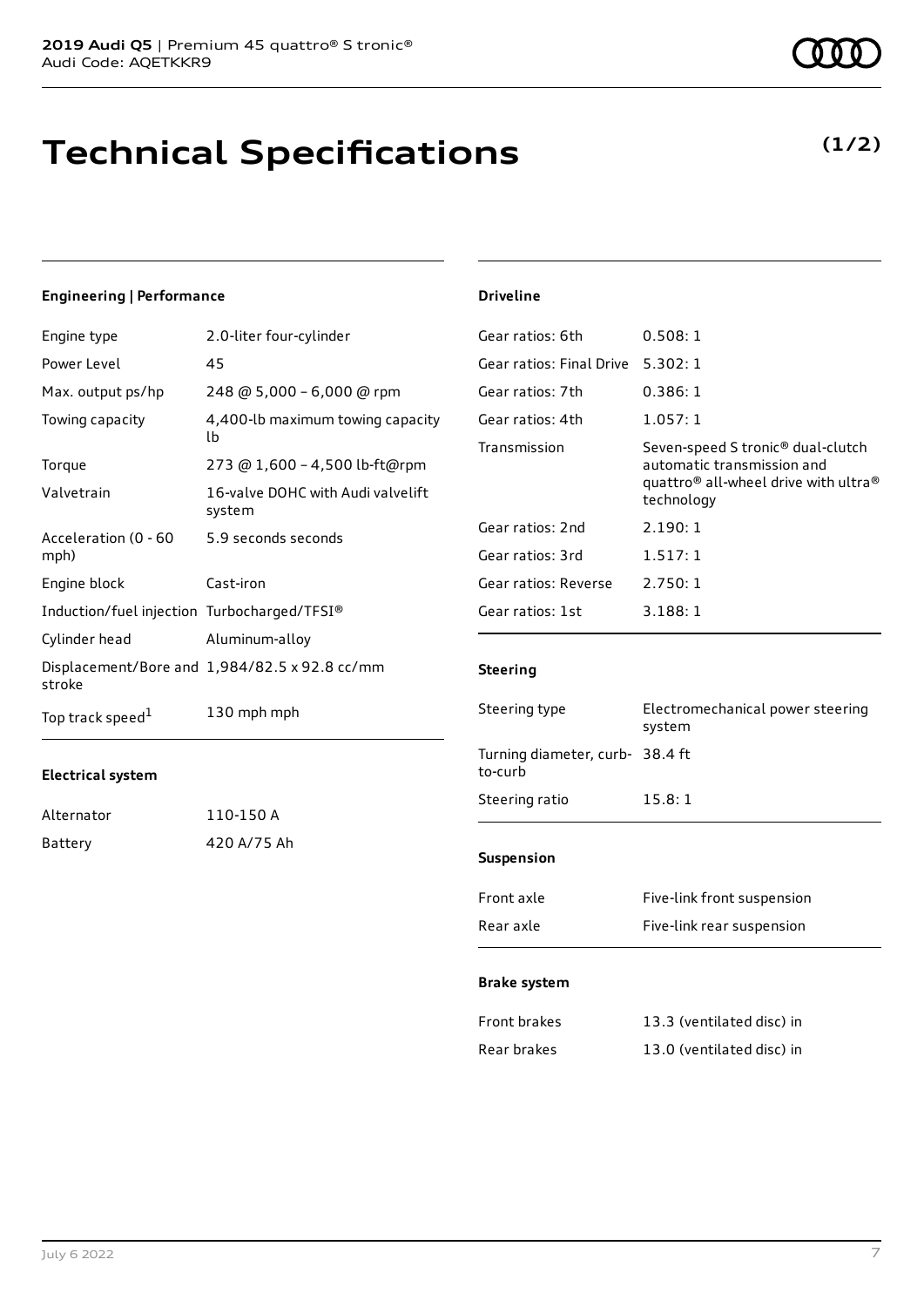# **Technical Specifications**

### **Body**

|                               | (steel and aluminum composition) |  |  |  |
|-------------------------------|----------------------------------|--|--|--|
| <b>Warranty   Maintenance</b> |                                  |  |  |  |

| Warranty    | 4-year/50,000-mile Audi New<br>Vehicle Limited Warranty                                   |
|-------------|-------------------------------------------------------------------------------------------|
| Maintenance | 12-month/10,000-mile (whichever<br>occurs first) NO CHARGE first<br>scheduled maintenance |

### **Exterior Measurements**

| Height                           | 65.3 in  |
|----------------------------------|----------|
| Overall width without<br>mirrors | 74.5 in  |
| Length                           | 183.6 in |
| Wheelbase                        | 111.0 in |
| Drag coefficient                 | 0.32 Cw  |
| Overall width with<br>mirrors    | 84.3 in  |
| Track rear                       | 63.3 in  |
| Track front                      | 63.6 in  |
| Curb weight                      | 4,045 lb |
| Ground clearance,<br>loaded      | 8.2 in   |

#### **Interior measurements**

| Seating capacity                          | 5                      |
|-------------------------------------------|------------------------|
| Shoulder room, rear                       | 56.5 in                |
| Head room with front<br>sunroof           | 40.2 in                |
| Leg room, rear                            | 37.8 in                |
| Shoulder room, front                      | 57.7 in                |
| Head room with rear<br>sunroof            | 37.7 in                |
| Head room, rear                           | 39.3 in                |
| Leg room, front                           | 41.0 in                |
| Head room, front                          | 41.7 in                |
| Cargo volume, rear<br>seatbacks up/folded | 25.1/53.1 cu ft, cu ft |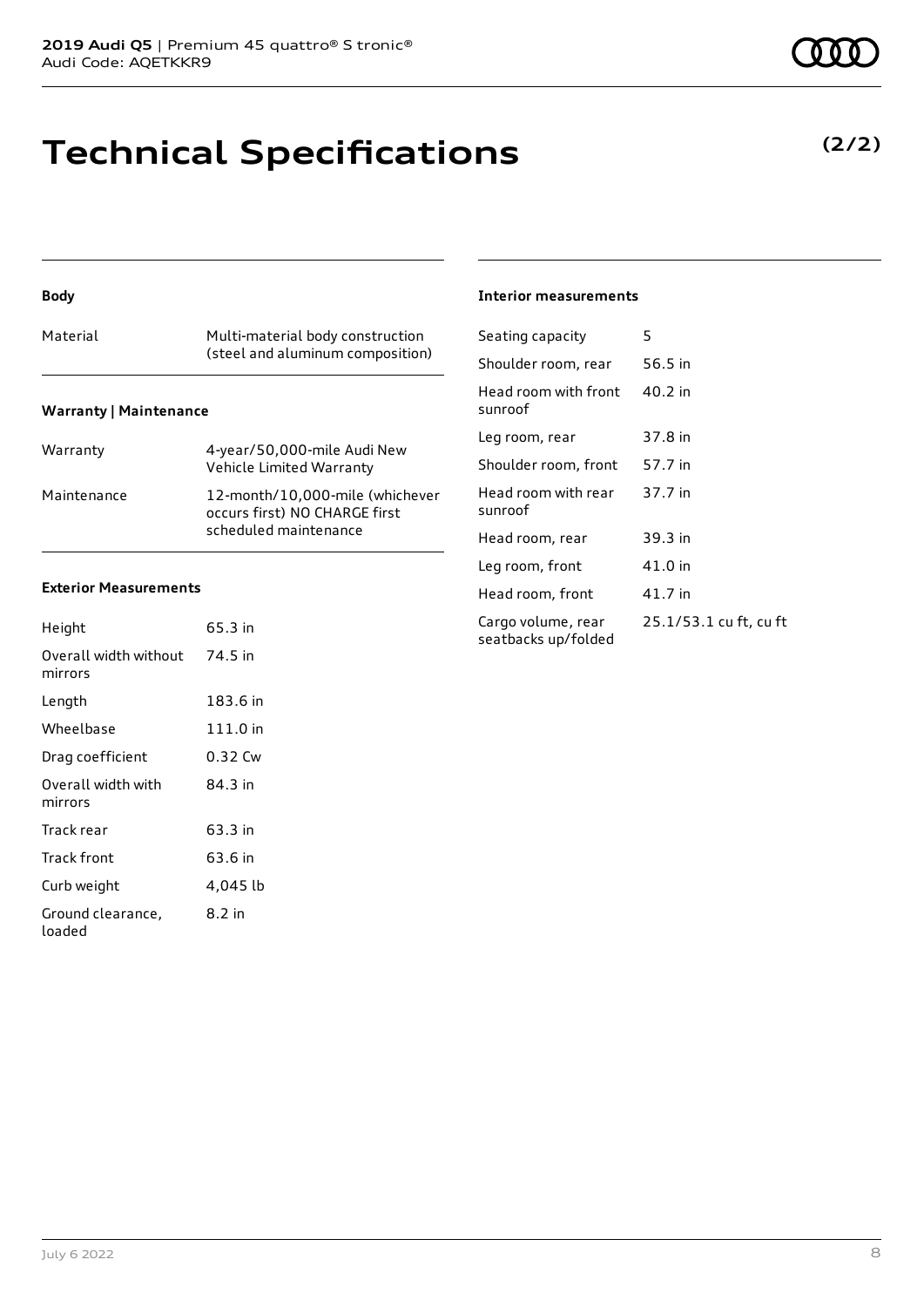# **Consumption- and emission**

### **Consumption by NEDC**

| urban       | 22 mpg |
|-------------|--------|
| extra-urban | 27 mpg |
| combined    | 24 mpg |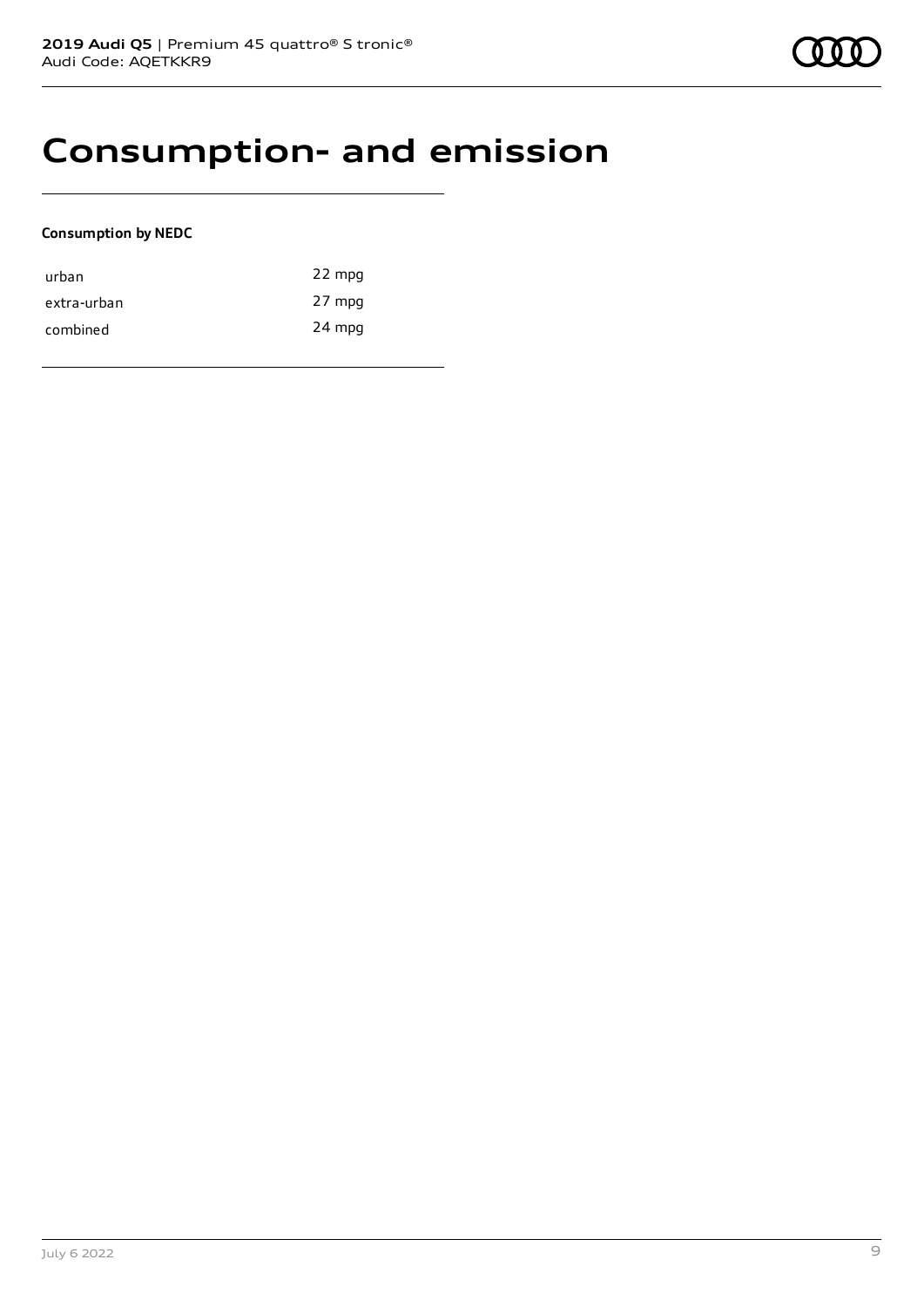

## **Contact**

Dealer **Audi Lehi**

3455 N. Digital Dr. 84043 Lehi UT

Phone: +18018525300 FAX: 8018525370

www: [https://www.audilehi.com](https://www.audilehi.com/)